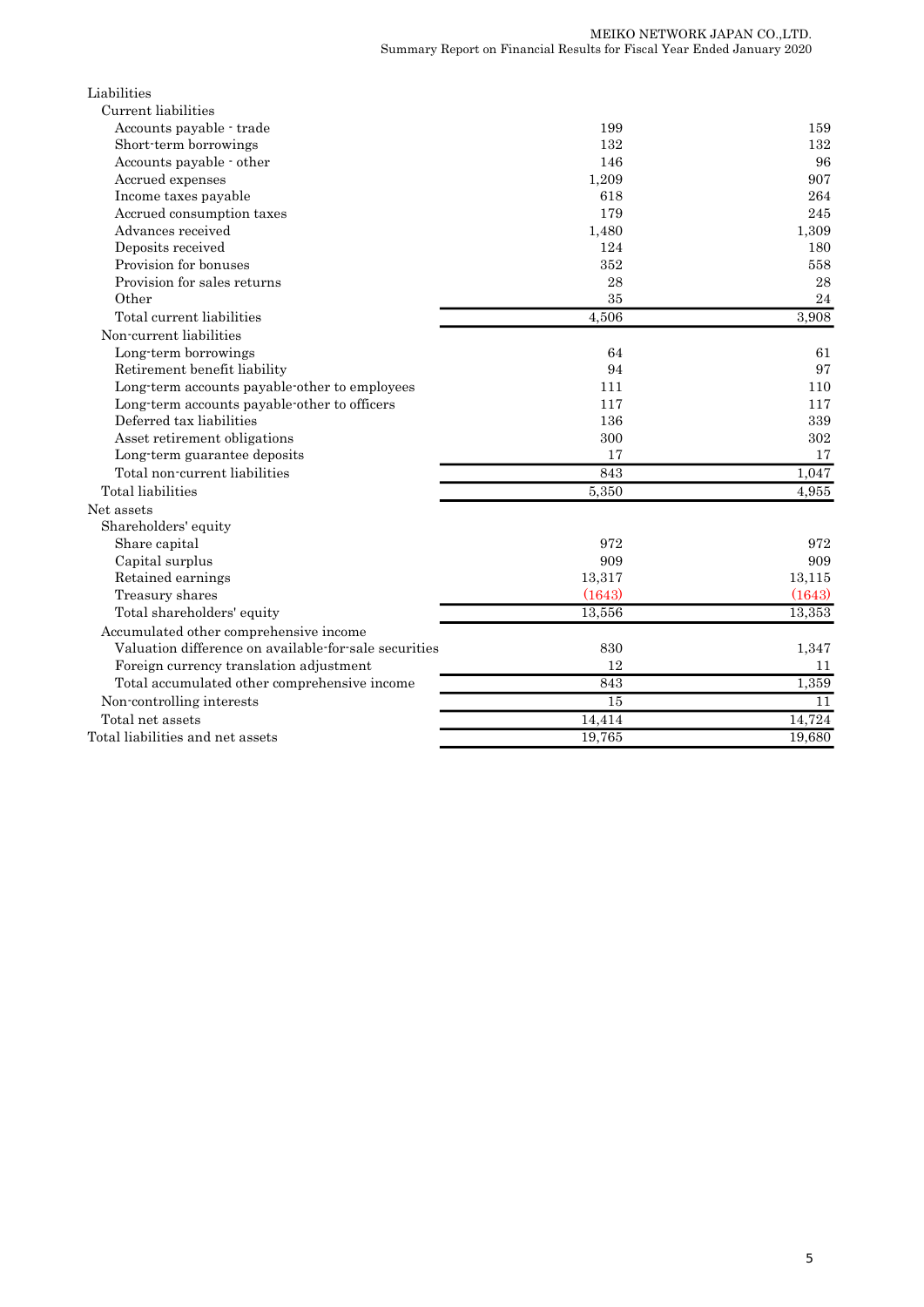## (2) Consolidated statements of income and comprehensive income

Consolidated statements of income

| First quarter of the<br>previous consolidated term<br>(September 1, 2018 -<br>November 30, 2018) | First quarter of<br>the consolidated term<br>(September 1, 2019 -<br>November 30, 2019)<br>4,743<br>3,482<br>1,260 |
|--------------------------------------------------------------------------------------------------|--------------------------------------------------------------------------------------------------------------------|
|                                                                                                  |                                                                                                                    |
|                                                                                                  |                                                                                                                    |
|                                                                                                  |                                                                                                                    |
|                                                                                                  |                                                                                                                    |
| Net sales<br>4,591                                                                               |                                                                                                                    |
| Cost of sales<br>3,227                                                                           |                                                                                                                    |
| 1,364<br>Gross profit                                                                            |                                                                                                                    |
| Selling, general and administrative expenses<br>933                                              | 932                                                                                                                |
| 430<br>Operating profit                                                                          | 327                                                                                                                |
| Non-operating income                                                                             |                                                                                                                    |
| Interest income<br>3                                                                             | $\boldsymbol{2}$                                                                                                   |
| Dividend income                                                                                  | 6                                                                                                                  |
| Rental income                                                                                    | 5                                                                                                                  |
| Reversal of allowance for doubtful accounts<br>10                                                | $55\,$                                                                                                             |
| Other<br>5                                                                                       | $\sqrt{3}$                                                                                                         |
| Total non-operating income<br>24                                                                 | 73                                                                                                                 |
| Non-operating expenses                                                                           |                                                                                                                    |
| Interest expenses<br>0                                                                           | 0                                                                                                                  |
| Rental expenses                                                                                  | 1                                                                                                                  |
| Other<br>0                                                                                       | $\mathbf{0}$                                                                                                       |
| 1<br>Total non-operating expenses                                                                | $\overline{2}$                                                                                                     |
| Ordinary profit<br>453                                                                           | 398                                                                                                                |
| Profit before income taxes<br>453                                                                | 398                                                                                                                |
| 256<br>Income taxes - current                                                                    | 246                                                                                                                |
| (58)<br>Income taxes - deferred                                                                  | (39)                                                                                                               |
| Total income taxes<br>198                                                                        | 206                                                                                                                |
| Profit<br>254                                                                                    | 191                                                                                                                |
| $\left(6\right)$<br>Loss attributable to non-controlling interests                               | $\overline{3}$                                                                                                     |
| 261<br>Profit attributable to owners of parent                                                   | 195                                                                                                                |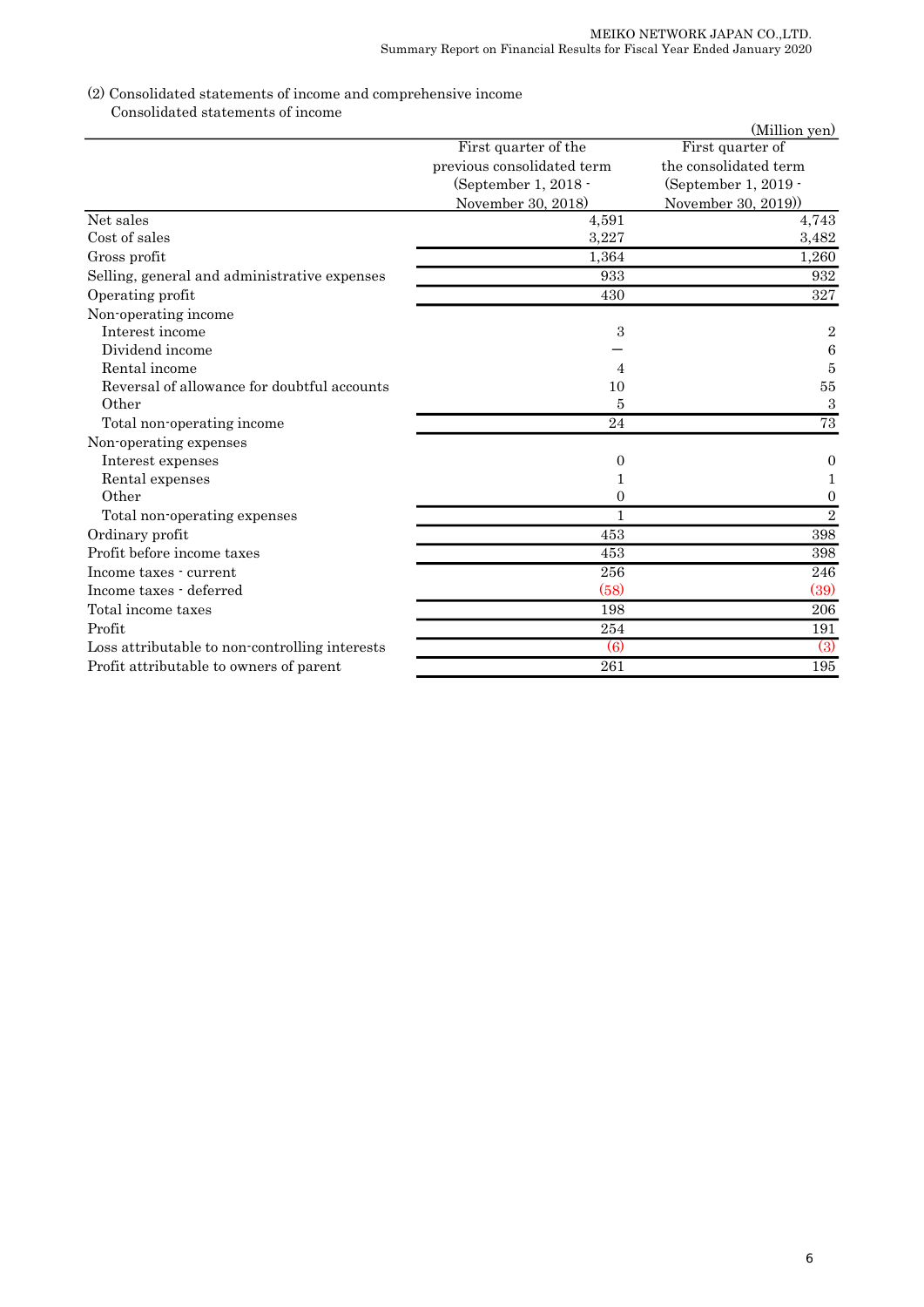## Consolidated statements of comprehensive income

|                                                                     |                            | (Million yen)         |
|---------------------------------------------------------------------|----------------------------|-----------------------|
|                                                                     | First quarter of the       | First quarter of      |
|                                                                     | previous consolidated term | the consolidated term |
|                                                                     | (September 1, $2018 -$     | (September 1, 2019 -  |
|                                                                     | November 30, 2018)         | November 30, 2019)    |
| Profit                                                              | 254                        | 191                   |
| Other comprehensive income                                          |                            |                       |
| Valuation difference on available for sale securities               | 101                        | 517                   |
| Share of other comprehensive income of entities accounted for using |                            |                       |
| equity method                                                       | $\Omega$                   | $\Omega$              |
| Total other comprehensive income                                    | 101                        | 516                   |
| Comprehensive income                                                | 356                        | 708                   |
| Comprehensive income attributable to                                |                            |                       |
| Comprehensive income attributable to owners of parent               | 363                        | 711                   |
| Comprehensive income attributable to non-controlling interests      | $\left(6\right)$           | $\left(3\right)$      |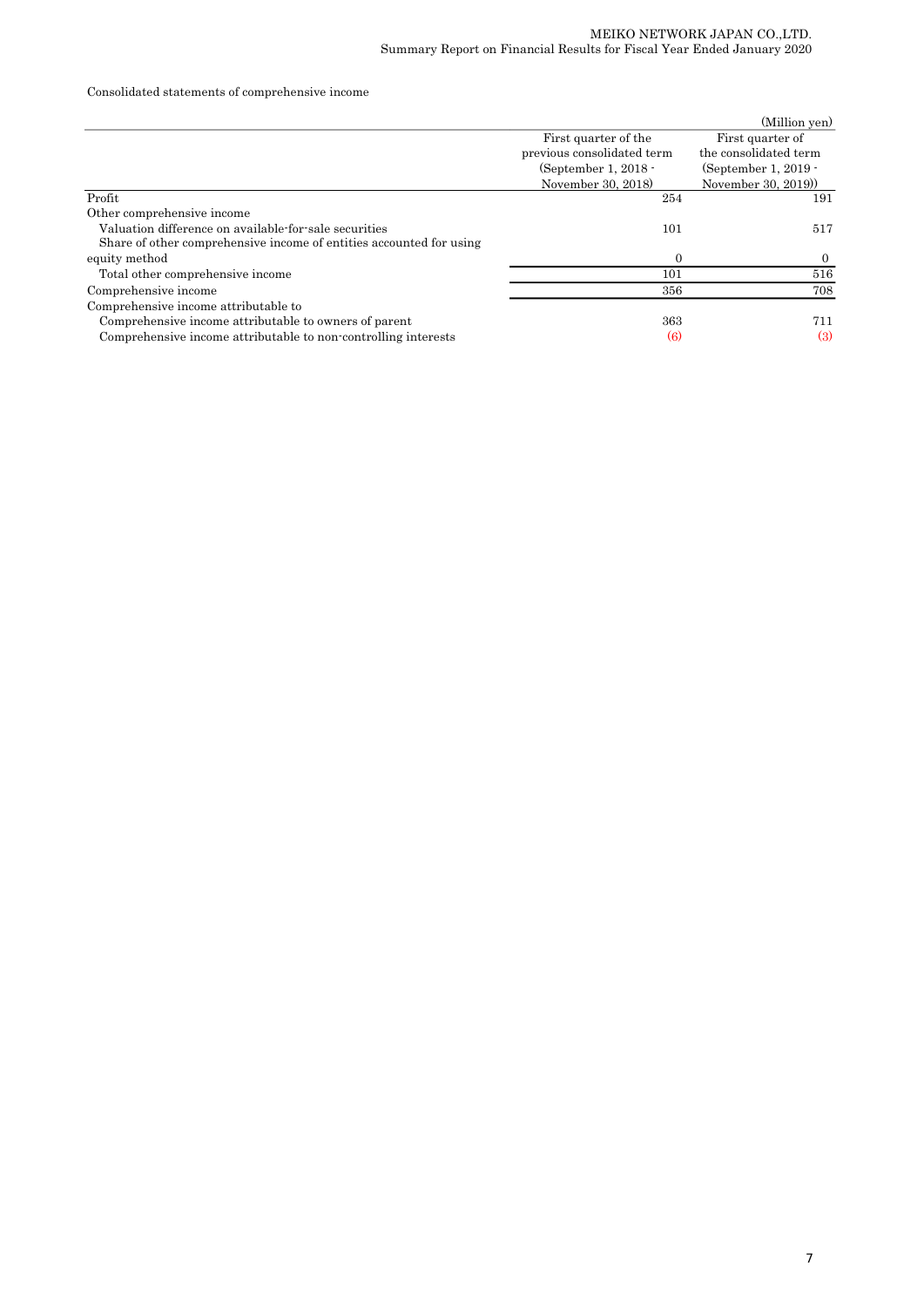## Segment Information

- Ⅰ Three months ended November 30, 2018(From September 1, 2018 to November 30, 2018)
- 1.Information about Segment Sales and Income (Loss)

| (Million of Yen)     |                                                    |                                          |                                 |       |         |       |
|----------------------|----------------------------------------------------|------------------------------------------|---------------------------------|-------|---------|-------|
|                      | Reportable segment                                 |                                          |                                 |       |         |       |
|                      | Meiko<br>Gijuku<br>directly<br>operated<br>schools | Meiko<br>Gijuku<br>franchised<br>schools | Japanese<br>language<br>schools | Total | Others* | Total |
| Net sales            |                                                    |                                          |                                 |       |         |       |
| Sales to third party | 2,215                                              | 1,192                                    | 343                             | 3,751 | 839     | 4,591 |
| Intersegment sales   | --                                                 | 150                                      |                                 | 150   | 37      | 187   |
| Total                | 2,215                                              | 1,342                                    | 343                             | 3,901 | 877     | 4,778 |
| Segment income(loss) | (7)                                                | 561                                      | 28                              | 582   | 123     | 706   |

(Note)\* "Others" consists of the operating segments not included in reportable segments. It includes Kids Business (Afterschool), Sports Business (Meiko Soccer School), Waseda Academy Kobetsu Schools and other businesses of consolidated subsidiaries.

2.Difference between the Total of the Reportable Segments' Measures of Profit or Loss and Income according to Consolidated Quarterly Statements of Income, and the Main Components of the Difference (Matters related to Adjustment of Difference)  $(11)$   $(27)$ 

|                                                             | (Million of Yen) |
|-------------------------------------------------------------|------------------|
| Income(Loss)                                                | Amount           |
| Reportable segment total                                    | 582              |
| Income(Loss) for "Others" category                          | 123              |
| Corporate expenses <sup>*</sup>                             | (275)            |
| Operating income reported on quarterly statements of income | 430              |

(Note)\* Corporate expenses are mainly expenses that relate to the General Affairs section of the parent company that are not attributable to the reportable segment.

- Ⅱ Three months ended November 30, 2019 (From September 1, 2019 to November 30, 2019)
- 1.Information about Segment Sales and Income (Loss)

| (Million of Yen)     |                                                    |                                          |                                 |       |         |       |
|----------------------|----------------------------------------------------|------------------------------------------|---------------------------------|-------|---------|-------|
|                      | Reportable segment                                 |                                          |                                 |       |         |       |
|                      | Meiko<br>Gijuku<br>directly<br>operated<br>schools | Meiko<br>Gijuku<br>franchised<br>schools | Japanese<br>language<br>schools | Total | Others* | Total |
| Net sales            |                                                    |                                          |                                 |       |         |       |
| Sales to third party | 2,392                                              | 1,101                                    | 381                             | 3,875 | 867     | 4,743 |
| Intersegment sales   | —                                                  | 188                                      |                                 | 188   | 27      | 216   |
| Total                | 2,392                                              | 1,290                                    | 381                             | 4,064 | 895     | 4,959 |
| Segment income(loss) | (30)                                               | 498                                      | 43                              | 511   | 117     | 629   |

(Note)\* "Others" consists of the operating segments not included in reportable segments. It includes Kids Business (Afterschool), Sports Business (Meiko Soccer School), Waseda Academy Kobetsu Schools and other businesses of consolidated subsidiaries.